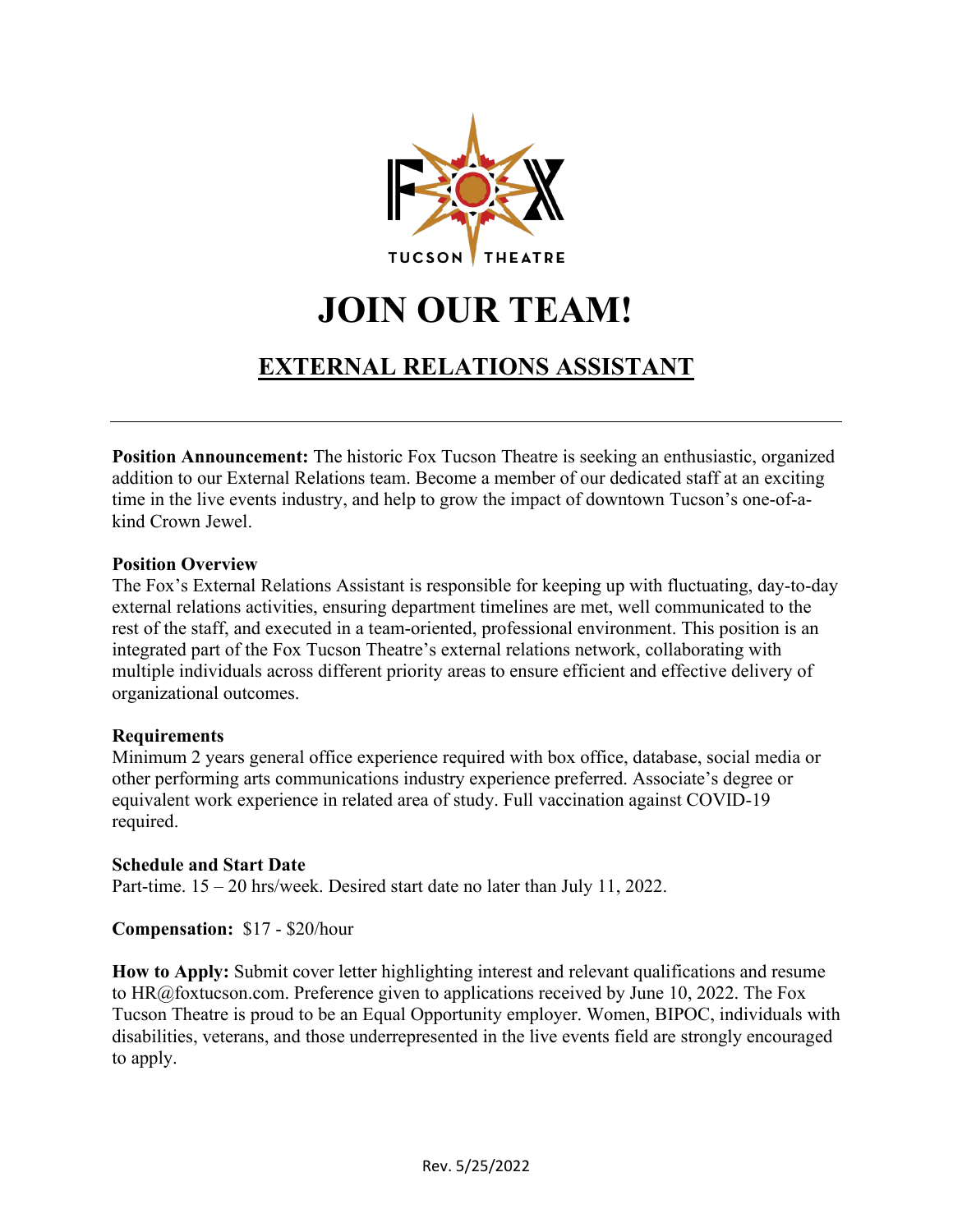## **EXTERNAL RELATIONS ASSISTANT**

#### **ESSENTIAL DUTIES AND RESPONSIBILITIES** include the following. Other duties may be assigned.

- Work with the box office team to facilitate and track ticket sales, promotional codes, offers, and incentives and facilitate recommendations accordingly
- Run and test targeted eblasts using variable criteria with variable copy/content
- Continually conduct research and testing on 'time of day and day of the week' metrics for electronic communications
- Develop partnerships and manage sales processes to maximize exposure at festivals and special events around the metro area
- Produce and maintain a menu of optional marketing add-ons for Fox renters and partners
- Work with the communications team to facilitate all renter marketing agreements
- Help to coordinate donor pre- and post-show gatherings both on site and around downtown
- Work with the team to help manage donor parking benefits process
- In collaboration with the Director and Devo team, initiate and manage an on-site donor thank you program with cards and tokens of gratitude ahead of major performances
- Conduct regular research on upcoming artists and use this info to share through internal communications channels and PR team to promote regionally
- With the support of the communications team, manage playbill ad buy program
- Help in managing marquee recognitions and promotions
- Manage google ad/grant program for the Fox

To perform this job successfully, an individual must be able to perform each essential duty satisfactorily. The requirements listed below are representative of the education, experience, knowledge, skill, and/or abilities required. Reasonable accommodations may be made to enable individuals with disabilities to perform the essential functions.

#### **QUALIFICATIONS**

- A friendly and personable demeanor not afraid of managing complicated projects independently and doing whatever it takes to get the job done
- Ability to plan, organize, multitask, and implement projects in a professional manner with both internal and external team members and vendors
- Ability to exercise confidentiality and discretionary judgment
- Experience and understanding of social media campaigns and promotions
- Attention to detail and the ability to prioritize multiple tasks concurrently
- Ability to work use discretion in decision making and sound judgment in problem solving
- Proficient in MS Office Suite
- Exemplary copywriting and copyediting experience and/or ability
- Ability to maintain a positive attitude and calm demeanor in a fast-paced, high-volume environment